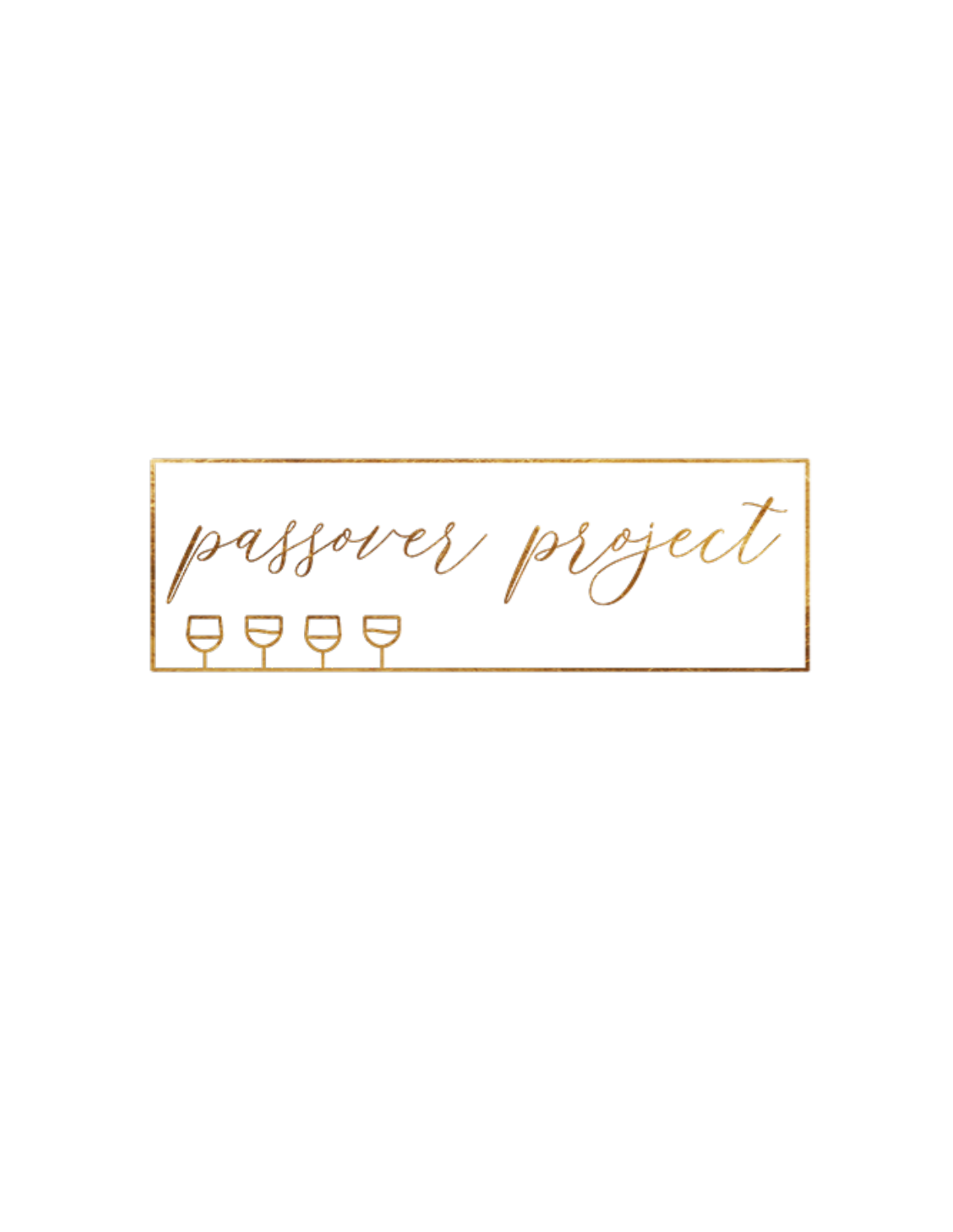# SEDER GUIDE BY: THE PASSOVER PROJECT

Passover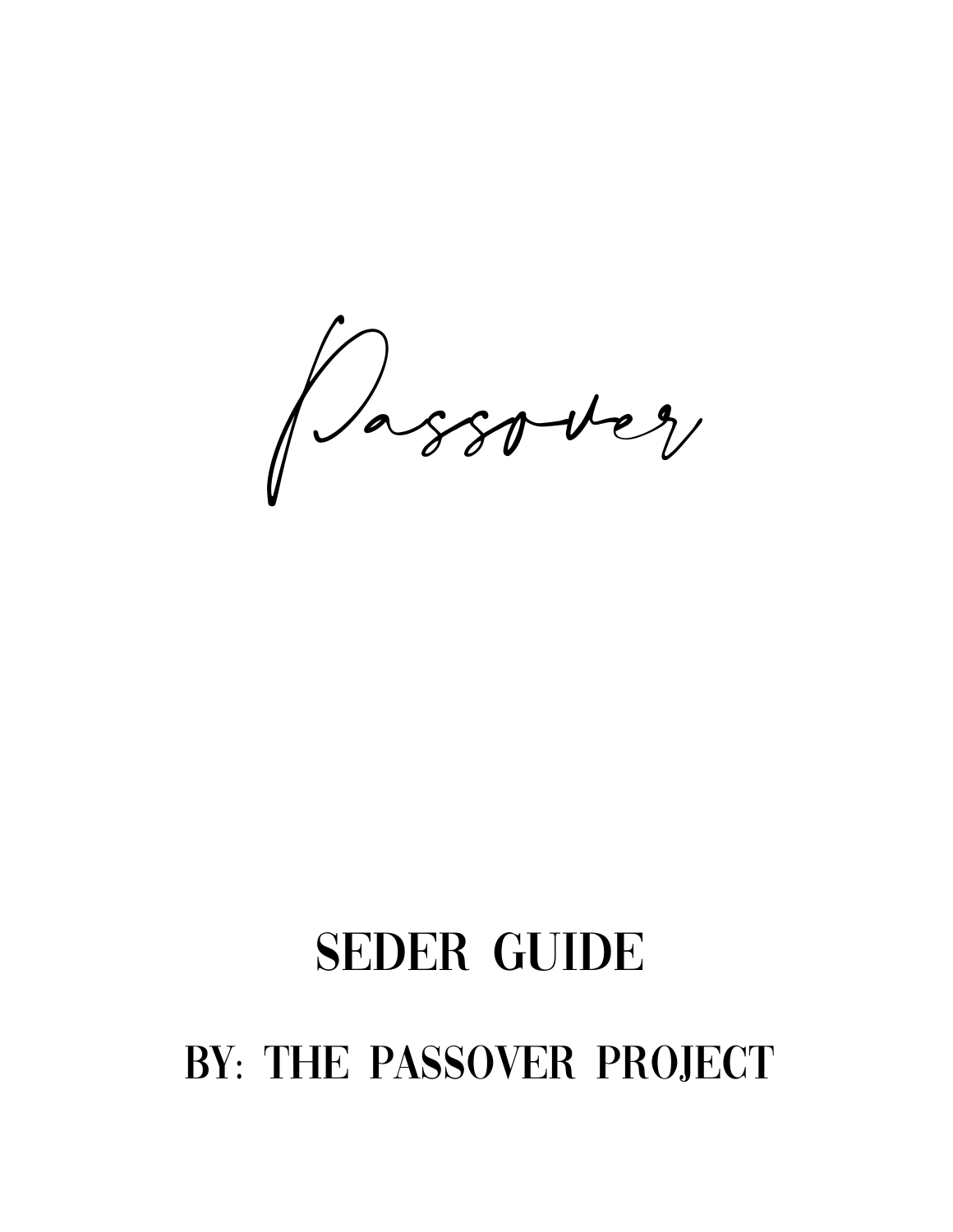The Passover Project www.thepassoverproject.org Email: info@thepassoverproject.org

> Friendship Church www.fcfrisco.org

MorganSugg.com www.morgansugg.com

Copyright 2022 By: The Passover Project & Friendship Church All Rights Reserved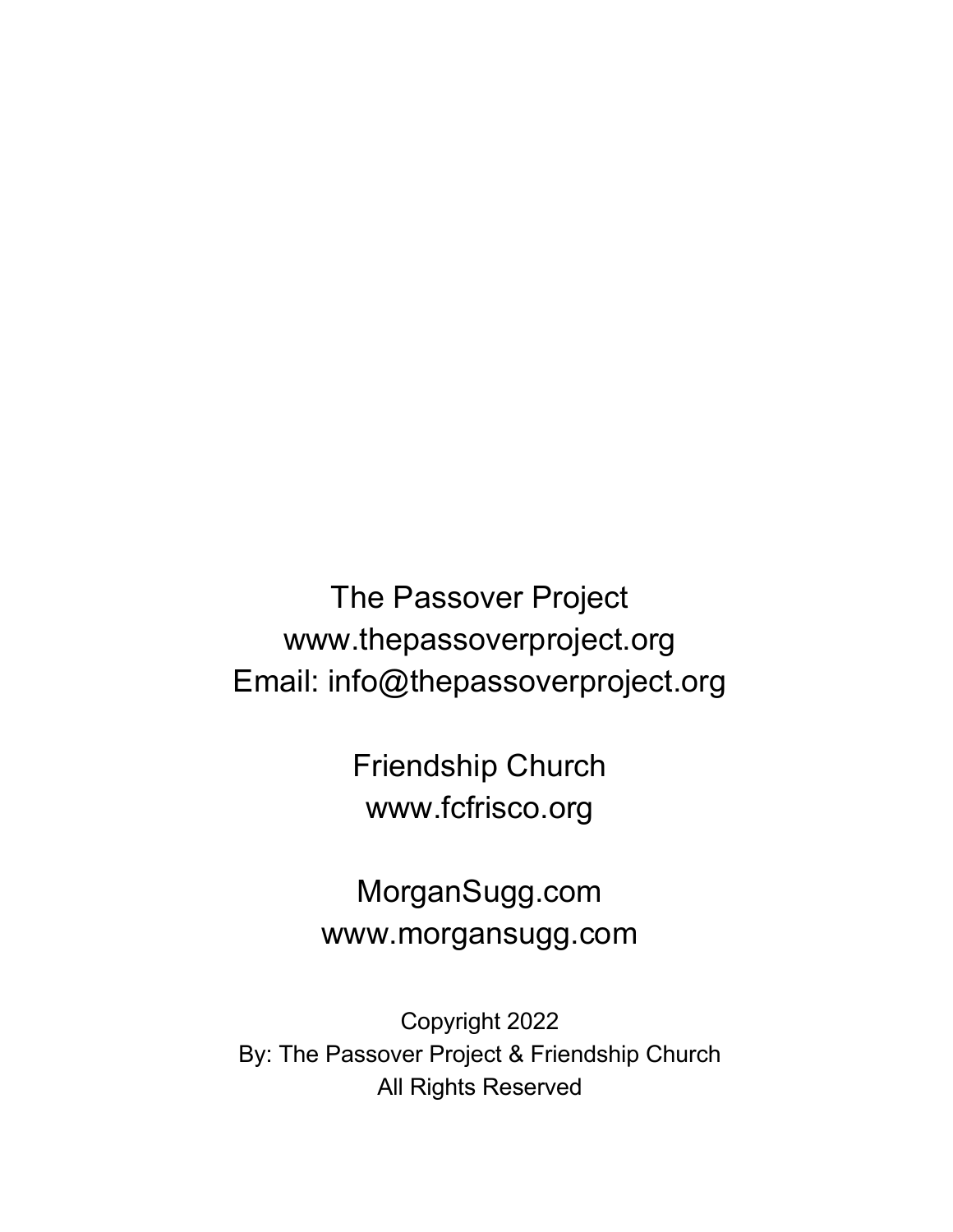### **INTRODUCTION**

In the Torah God forever set in place appointed times or "Moadims" to meet with Him. Passover or "Pesach" is the first of these appointed times or Feasts of the Lord. The Passover is historical fact that recounts the deliverance of the Israelites from their slavery in Egypt. As believers in Jesus, we not only remember the great miracle of deliverance from Egypt but also recognize that Passover foreshadowed our redemption from sin and death.

God redeemed His children so they could live a life of freedom bringing honor to Him. Likewise, we all have been redeemed from slavery and sin. As we honor this appointed time let us be reminded of our redemption through the blood of Jesus our Messiah.

During Jesus's final hours on earth, He observed Passover with His disciples. It was during this meal that Jesus revealed the significance of the Seder elements and decreed that we should "do this in remembrance of Him" and His sacrifice for us until He returns again. 1 Corinthians 11:26 states, "For as often as you eat this (unleavened) bread and drink this cup (the Cup of Redemption), you proclaim the death of the Lord until He comes."

The following Haggadah is based upon the traditional order of service, and is adapted for use by Gentile followers of Jesus. Along with the elements of the Seder, we will share the link between the Exodus Story and the Last Supper.

As we observe this Seder or "meal with order" enjoy this time of great blessings and redemption that God gives us through our Savior and Messiah Jesus.

**\*Italicized text indicates action to be taken and/or phrases to be repeated by the participants.**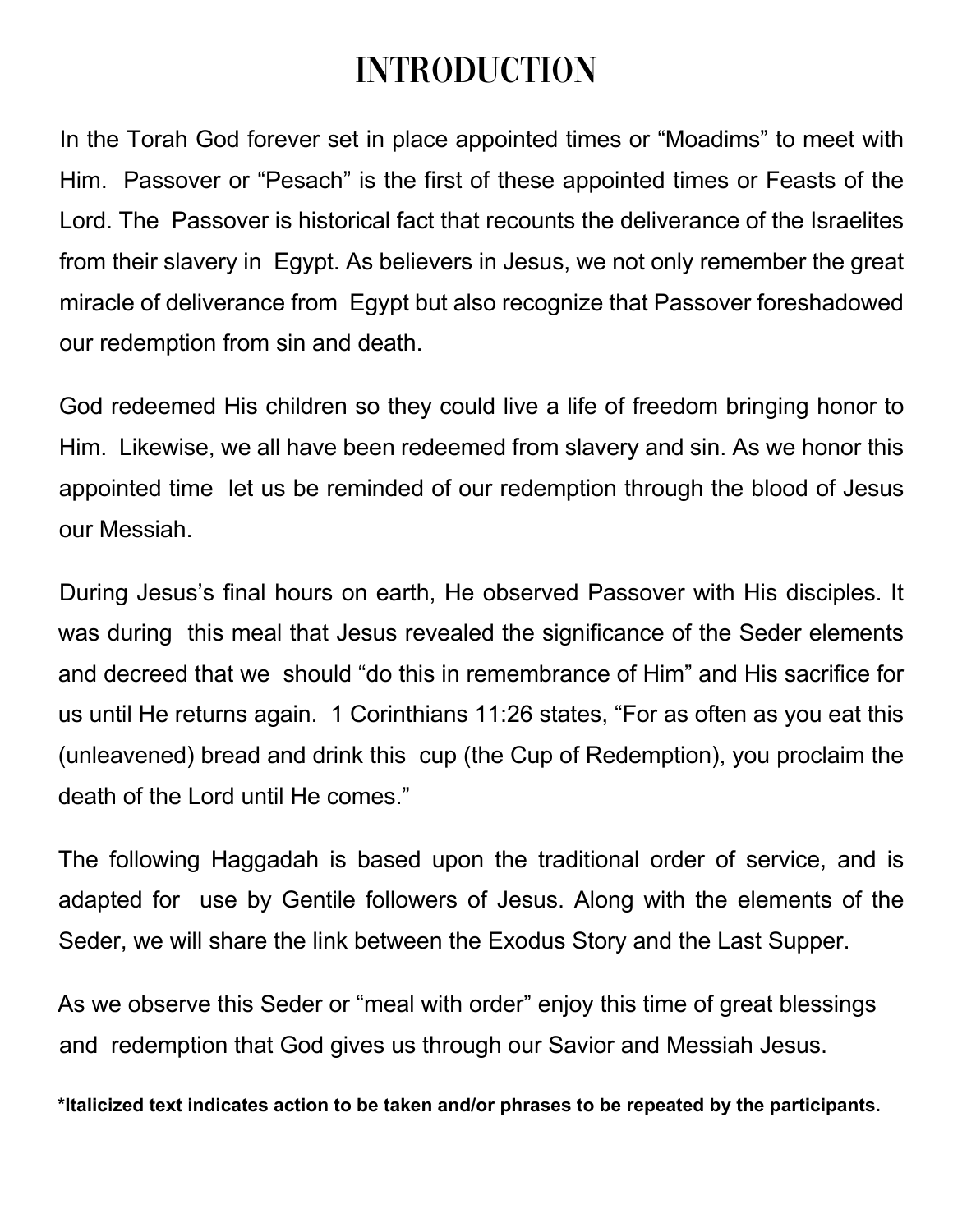Chag Sameach

 $r\gamma$ 

Happy Holiday!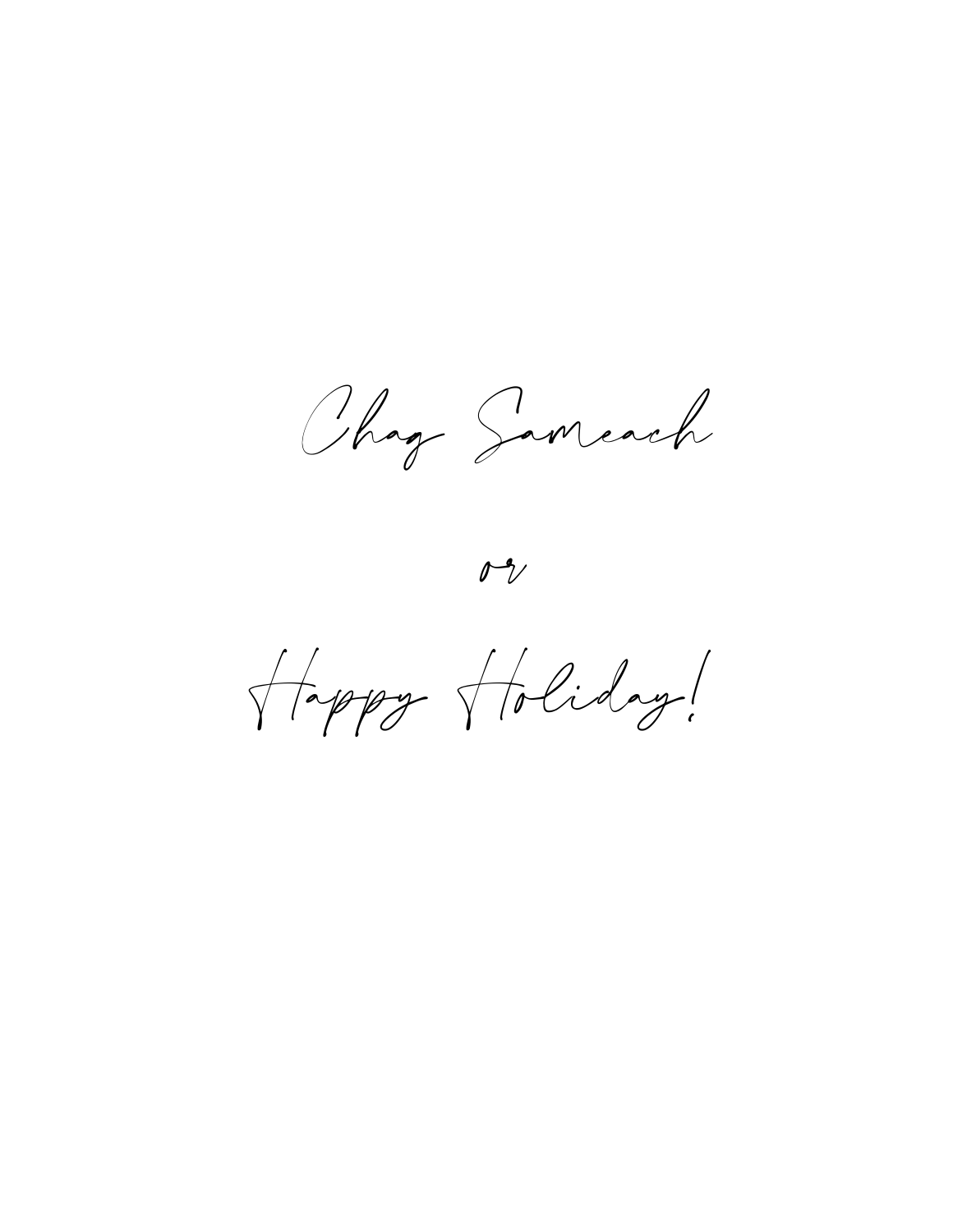### Candle Lighting

By honoring this feast ordained by God we share in the experience of spiritual and physical freedom and redemption.

Have you come to the table shackled by the strains of daily life? Share in this celebration of deliverance with us. God is the one who brings us out of bondage, and He is the same yesterday, today, and forever.

As the women begin the Seder by bringing the light to the table, let us remember that God used a woman to bring forth our Savior, the Light of the World.

The women will now officially open the service by lighting the candles:

#### *Women Light The Candles at Your Table.*

#### *All women Say Together:*

*" Blessed are You, O Lord our God, King of the Universe, You have sanctified us by Your Word and given us Jesus our Messiah, and commanded us to be a light to the world."*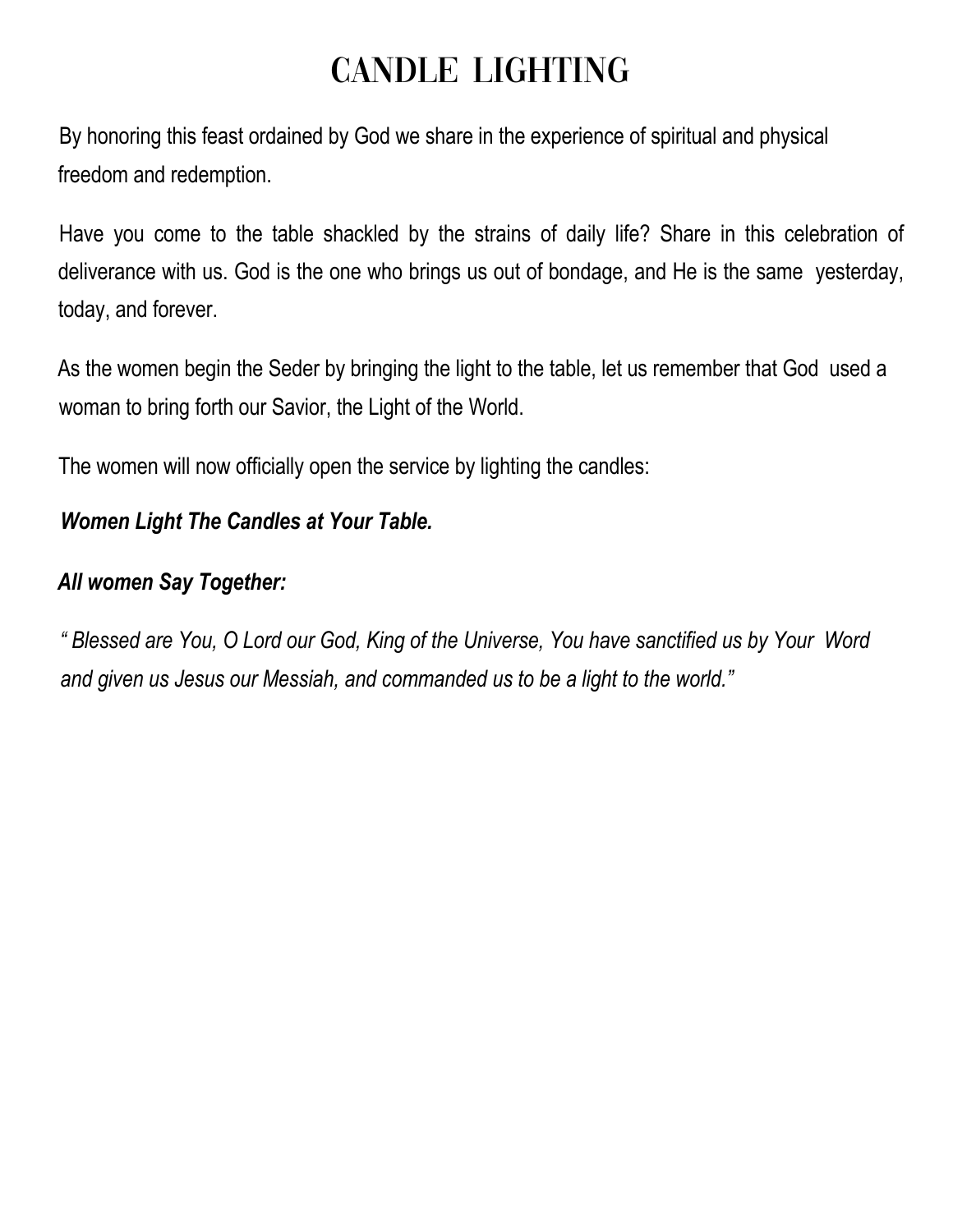## Hand Washing – Urchatz

At this time in the Seder we will wash our hands. This is a symbolic act of purification as we come before God with clean hands.

Psalms 24:3-5 says "Who shall ascend into the hill of the Lord? Or who shall stand in His holy place? He that has clean hands, and a pure heart; who has not lifted up his soul unto vanity, nor sword deceitfully. He shall receive the blessings from the Lord, and righteousness from the God of his salvation."

As you dip your fingertips into the bowls of water and dry them , remember how on this night God cared for the Israelites as they left Egypt, how the High Priest later washed his hands in the laver, and how Jesus washed the feet of His disciples.

#### *Everyone, separately dip your fingers in the water and dry them.*

### THE FOUR CUPS

During this Seder we will drink four cups of juice which represent the four things God said He would do for His children in Exodus 6: 6 &7:

The Cup of Sanctification: "I will bring you out..."

The Cup of Deliverance: "I will deliver you..."

The Cup of Redemption: "I will redeem you..."

The Cup of restoration: "I will take you as My People..."

For each of the four cups there is a traditional fulfillment as seen in the Exodus story and a fulfillment by Jesus. We will look at both fulfillments starting with the Cup of Sanctification.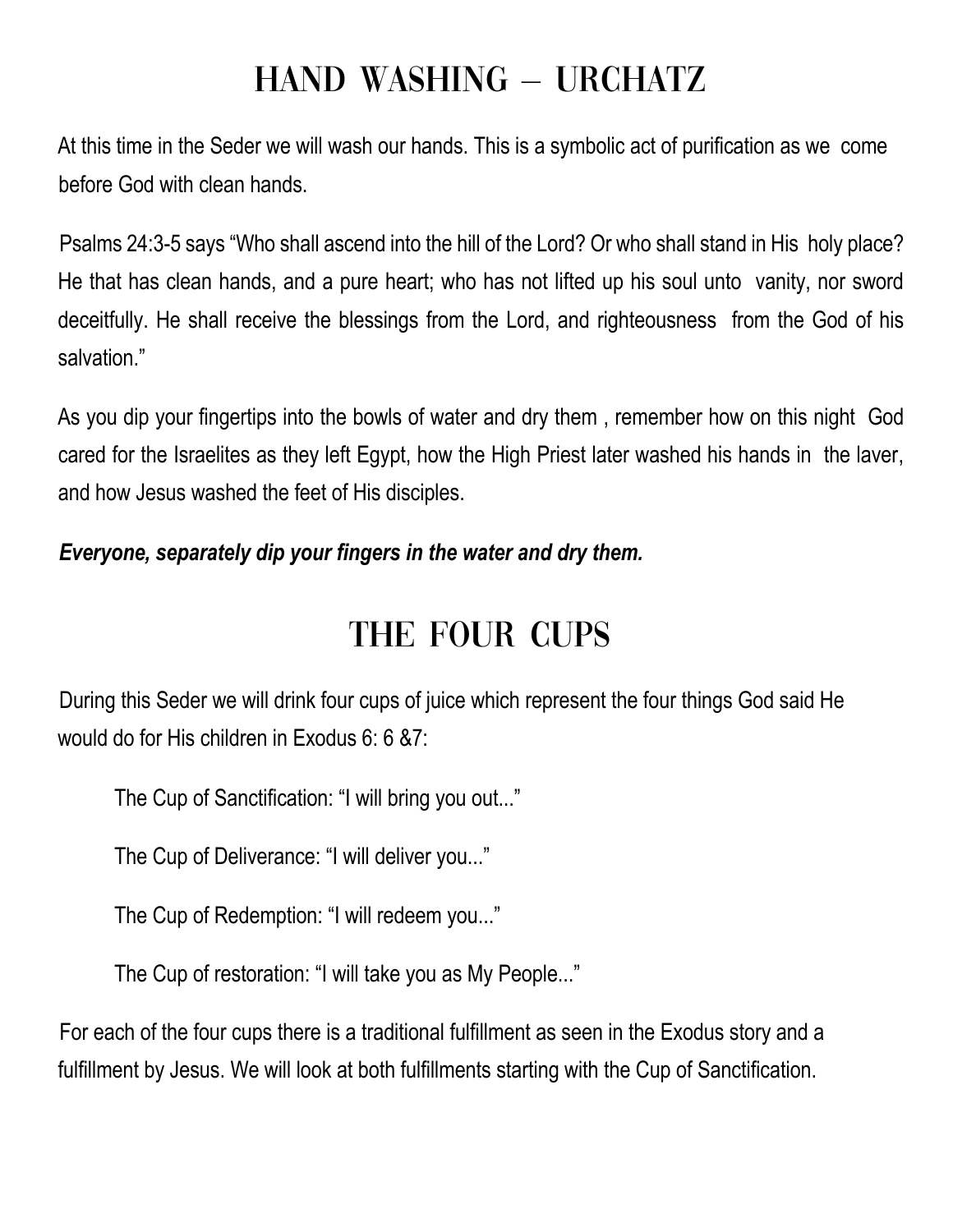#### THE CUP OF SANCTIFICATION

"I will bring you out from under the yoke of the Egyptians"

With this first cup we remember God rescuing His children out of Egypt and setting them apart from the world. God heard the cries of His people, remembered His promise to Abraham, Isaac, and Jacob, and responded with "I will bring you out!" God brought them out and set them apart.

We know that Jesus has called us to be in this world but not of it. Jesus calls each of us to live a life set apart, marked by His sacrifice, living as disciples for Him. We rejoice and celebrate God's goodness to his people, with full cups, and hearts filled with joy.

Let us take this first cup, the Cup of Sanctification, and bless the Lord for bringing us out and setting us apart.

#### *Lift our first cup and say Together:*

*"Blessed are You, O Lord, our God, King of the Universe, Who creates the fruit of the vine. Who sent Jesus to be our example and Redeemer. In the name Jesus our Messiah. Amen."* 

#### *All drink the first cup together.*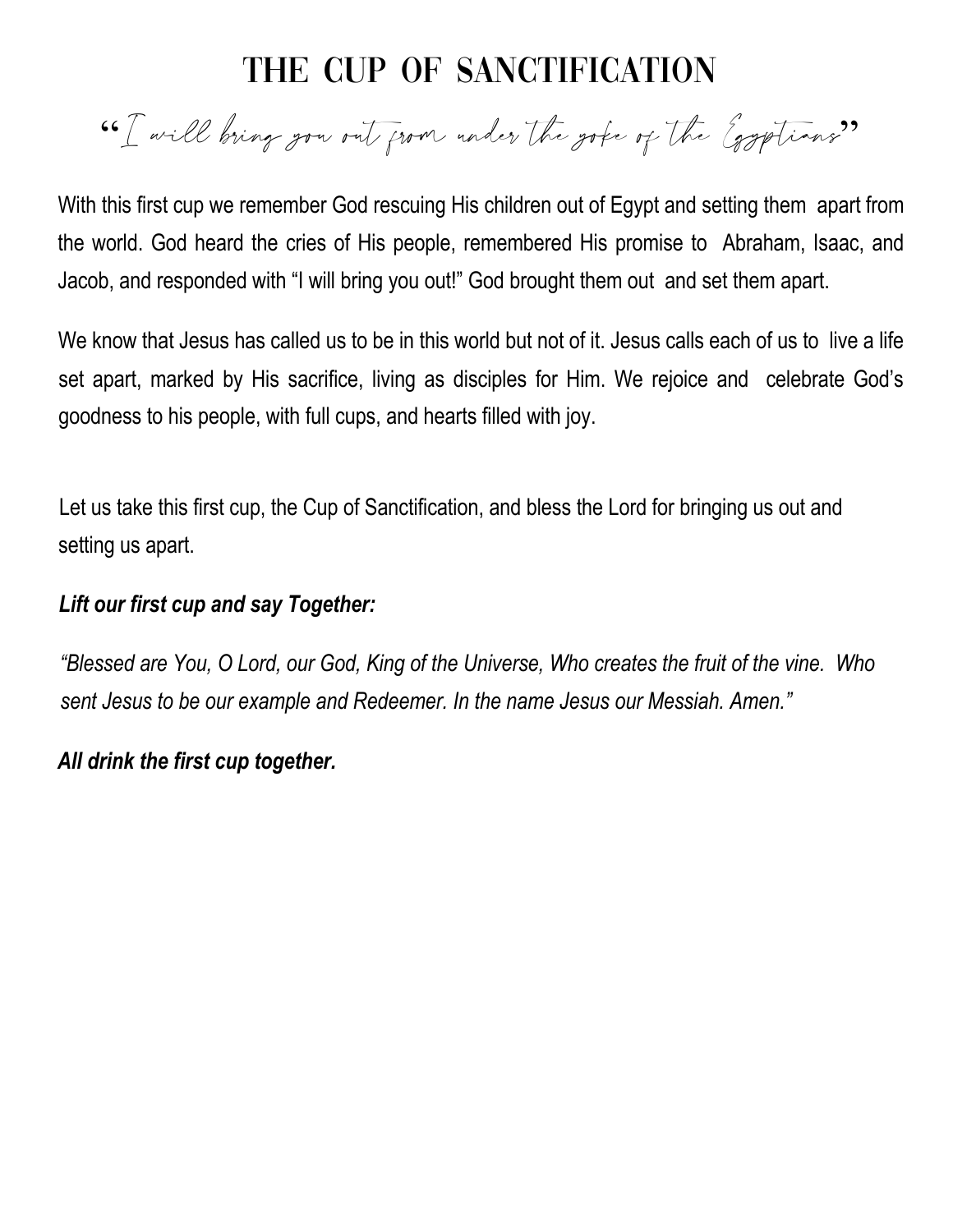### Parsley – Karpas

#### **Child asks**: *"Why do we eat parsley and salt water*?"

Passover is a spring feast. During this season the earth begins to bloom and become green with life. Parsley, called karpas, represents life that is created and sustained by God. It symbolizes the hyssop used to place the blood of the Passover lamb on the doorposts at the first Passover. The salt water represents the tears shed while in bitter slavery and sin.

Let us take a sprig of parsley and dip it into the salt water, remembering this life can bring seasons of tears. But just like the Israelites, God hears our cry and is faithful to respond. We await the day when Jesus calls us to himself and wipes away every tear.

#### *Everyone say together:*

*"Blessed are you, King of the Universe, who creates the fruit of the earth and brings life and joy from sorrow and pain."* 

#### *Everyone eat the parsley dipped in saltwater together.*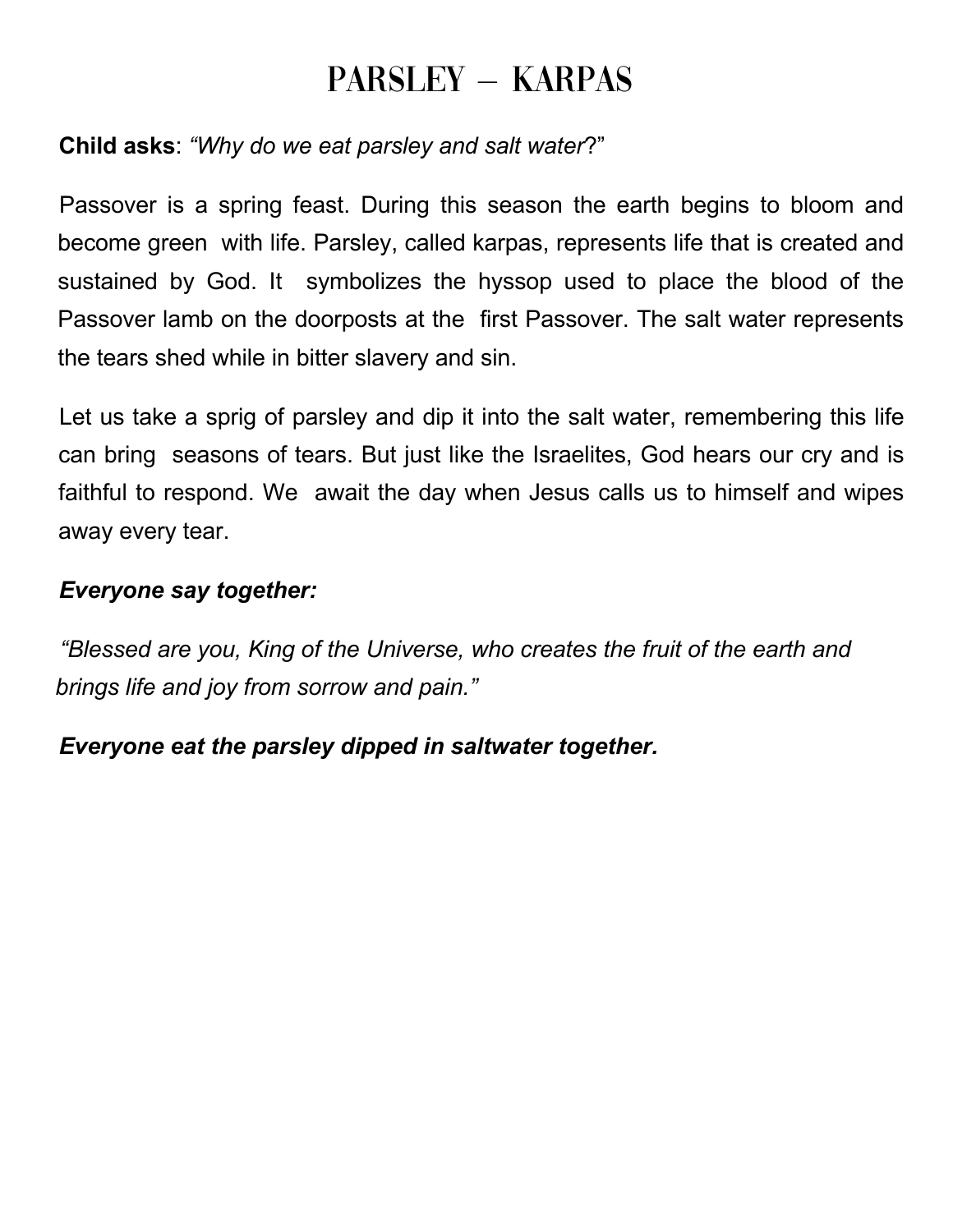### Unleavened Bread - Matzah

#### **Child asks:** "*Why do we eat Matzah tonight?"*

On all other nights we eat bread with leaven, but on Passover we eat only Matzah, unleavened bread. We do this because the Israelites did not have time for their dough to rise, so instead they had to eat it baked flat. God commanded them to always eat matzah as a reminder of their deliverance from Egypt.

Leaven is also a representation of sin in our lives. During Passover we eat matzah not only to remember the Israelites deliverance from Egypt but also our deliverance from the bondage of sin through our Savior, Jesus.

#### *Everyone eat their Matzah Together.*

#### *Leader holds up the three sheets of Matzah.*

We lay three pieces of matzah to the side in remembrance of Abraham, Isaac, and Jacob. But we also see these three pieces of matzah as a representation of the Father, Son, and the Holy Spirit, who not only delivered the Israelites but also saved each of us.

I will now break the middle matzah. This broken matzah is the Afikomen, a Greek word meaning "He shall come again." We will discuss the afikomen again after the meal. The afikomen will be hidden and the children will search for it later. It will be gone for a time, but then it shall appear again.

*Leader wraps the afikomen in a napkin to be hidden during the meal.*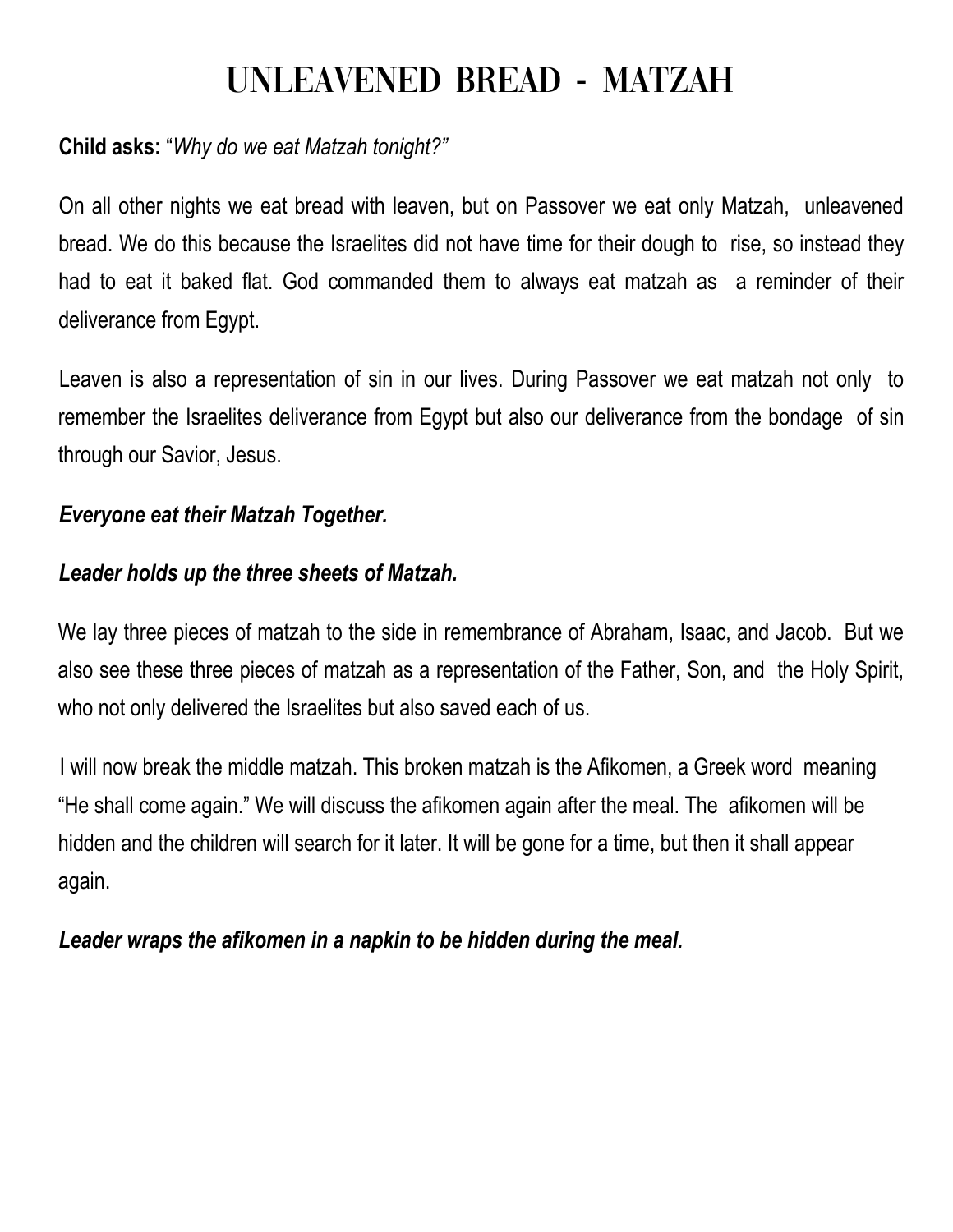# THE EXODUS STORY

Retelling of the Exodus Story

*(\*Host at Home: Please Read the Passover Story or watch the Exodus Video at www.ThePassoverProject.org)*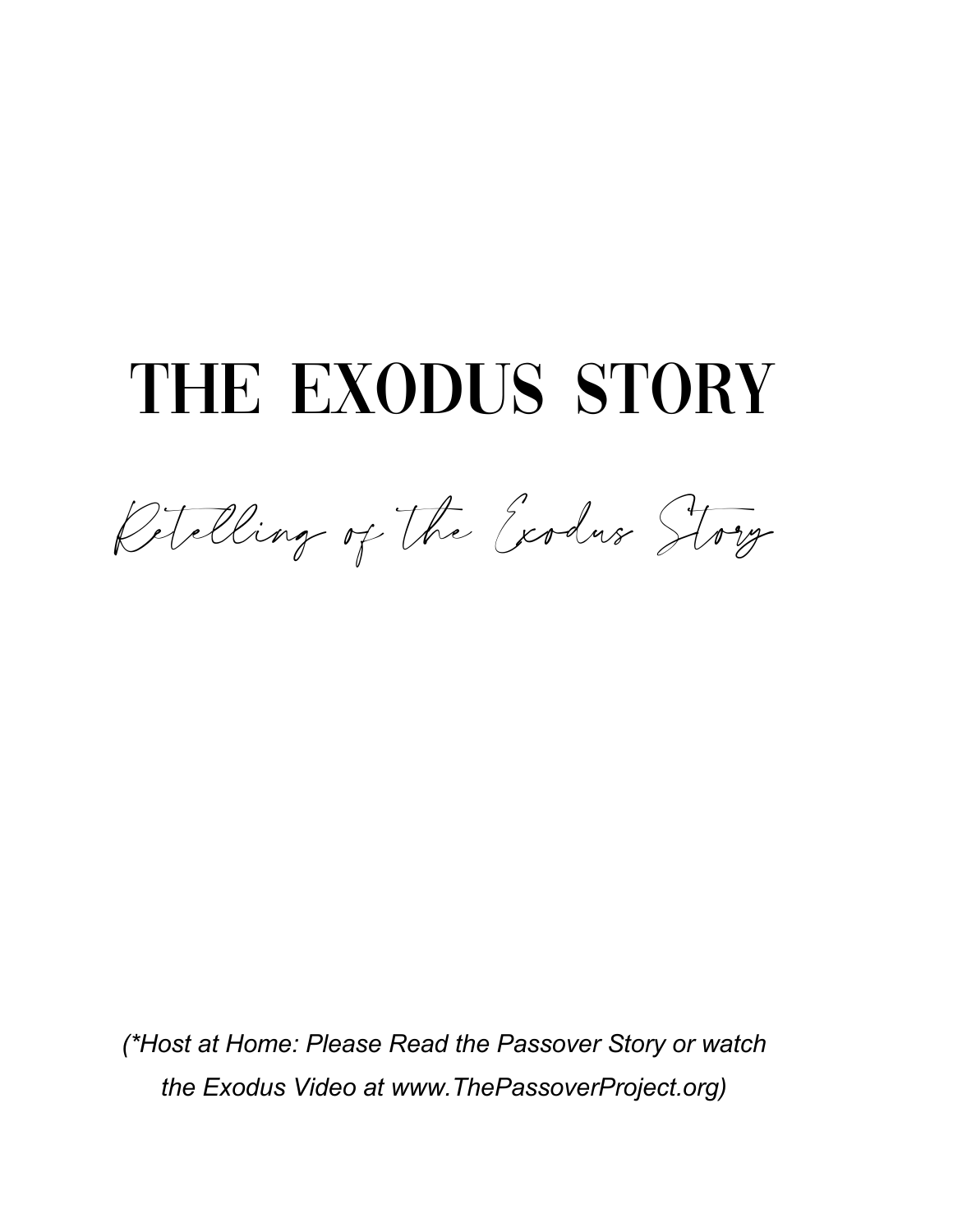### The Cup of Deliverance

"I will deliver you from your bondage"

The Israelite slaves lived in a season that felt like it would never end. They remembered the promises God made and cried out to Him. God heard their cries and answered back with "I will deliver you from your bondage." God delivered on His promise. When Pharaoh refused to let the Israelites go, God sent ten plagues to change Pharaoh's heart.

Just like the Israelites were slaves in Egypt we too have all been slaves to sin. And God, in His goodness, delivered us through His Son, Jesus, our Savior.

Even now we may find ourselves in situations that seem like there is no way out or no answer. But God hears our cries and He is faithful to deliver us. Sometimes our deliverance does not always look or feel like we think it should, but God hears our cry and He will deliver us with a strong hand and an outstretched arm.

Jesus is our deliverance, but that deliverance came with a great cost. Jesus felt the weight of deliverance as He prayed in the garden and sweat like drops of blood dripped from His head.

We will now take the second cup and recite each of the ten plagues together. Let us dip our finger into our cup and let a drop of juice fall on our coaster. The fullness of our cup tonight will be reduced as we remember the extreme cost of deliverance.

#### *Everyone dip their finger in the second cup and drip juice on the corresponding symbol on the coaster, reciting each plague one time:*

*" Blood! Frogs! Gnats! Flies! Livestock! Boils!* 

*Hail! Locusts! Darkness! Death of the Firstborn! "*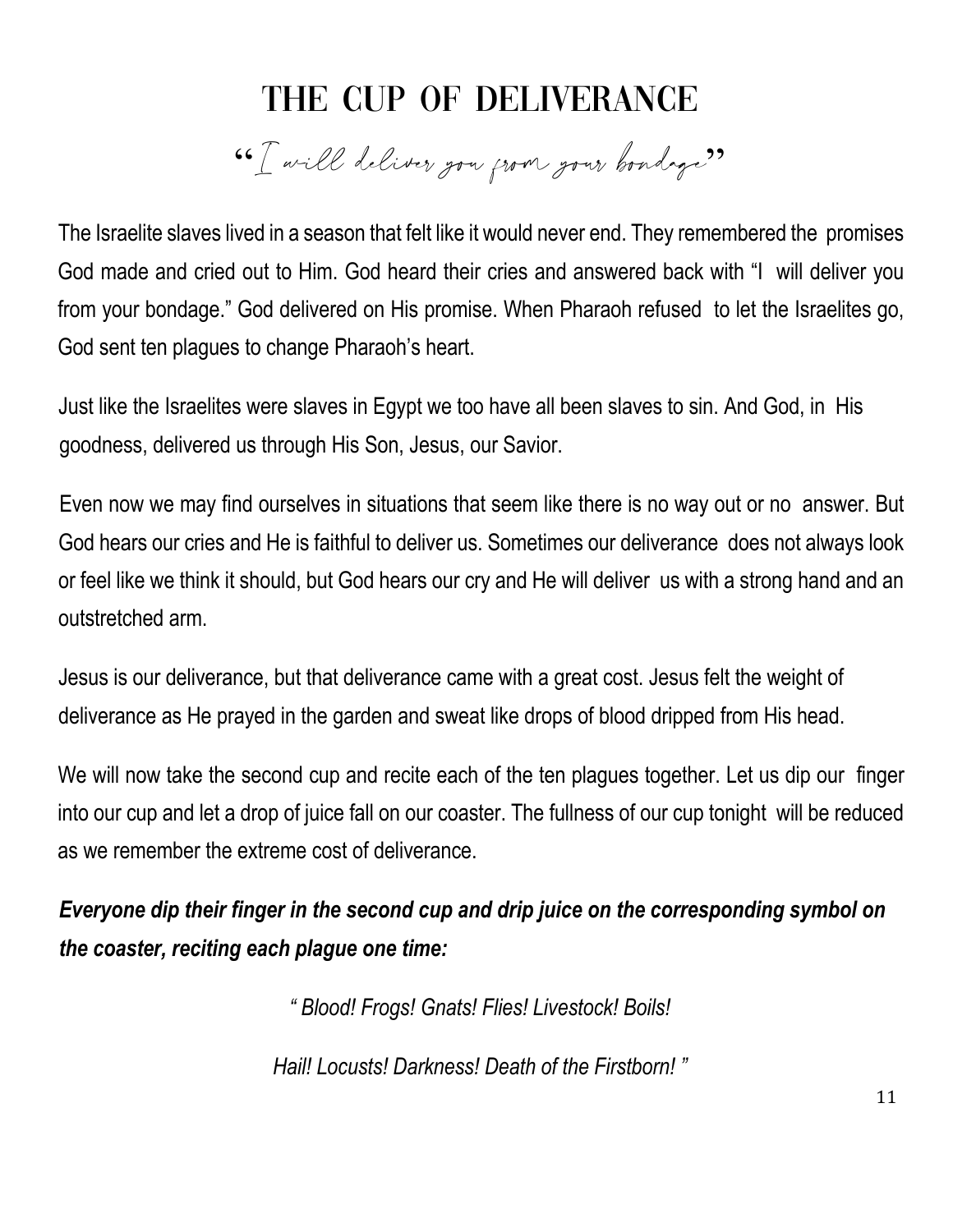### Bitter Herbs – Maror

#### **Child asks:** " *Why do we eat bitter herbs? "*

Exodus 1:13-14 says, "They worked them harshly, and made their lives bitter with hard labor with mortar and bricks..." This word bitter is where we get the Hebrew word Maror. Tonight, we eat bitter herbs as a reminder of the sorrow and suffering the Israelites endured.

We are also reminded of our own trials and suffering which Jesus has redeemed us from. We know in Matthew 21, Jesus talks of drinking from a bitter cup. He too knew the pain and suffering of this world and took that weight upon Himself and conquered it. He has turned our sorrow into joy.

*Dip a piece of matzah into the horseradish and eat together.* 

### **CHAROSET**

Child: " On all other nights we do not even dip once, why on this night do we dip twice? "

We will now dip our matzah twice, once as we remember the bitterness of the burden the Israelites were under in Egypt. We will also dip in the sweet charoset as a reminder of the love and mercy that we receive from God and the unending grace that is bestowed on us through Jesus.

We will dip a piece of matzah in the horseradish and in the sweet charoset. This will be a reminder of the sweet hope we have in God even in the most bitter circumstances.

*Take a piece of matzah, dip in horseradish and then in charoset, and eat together.*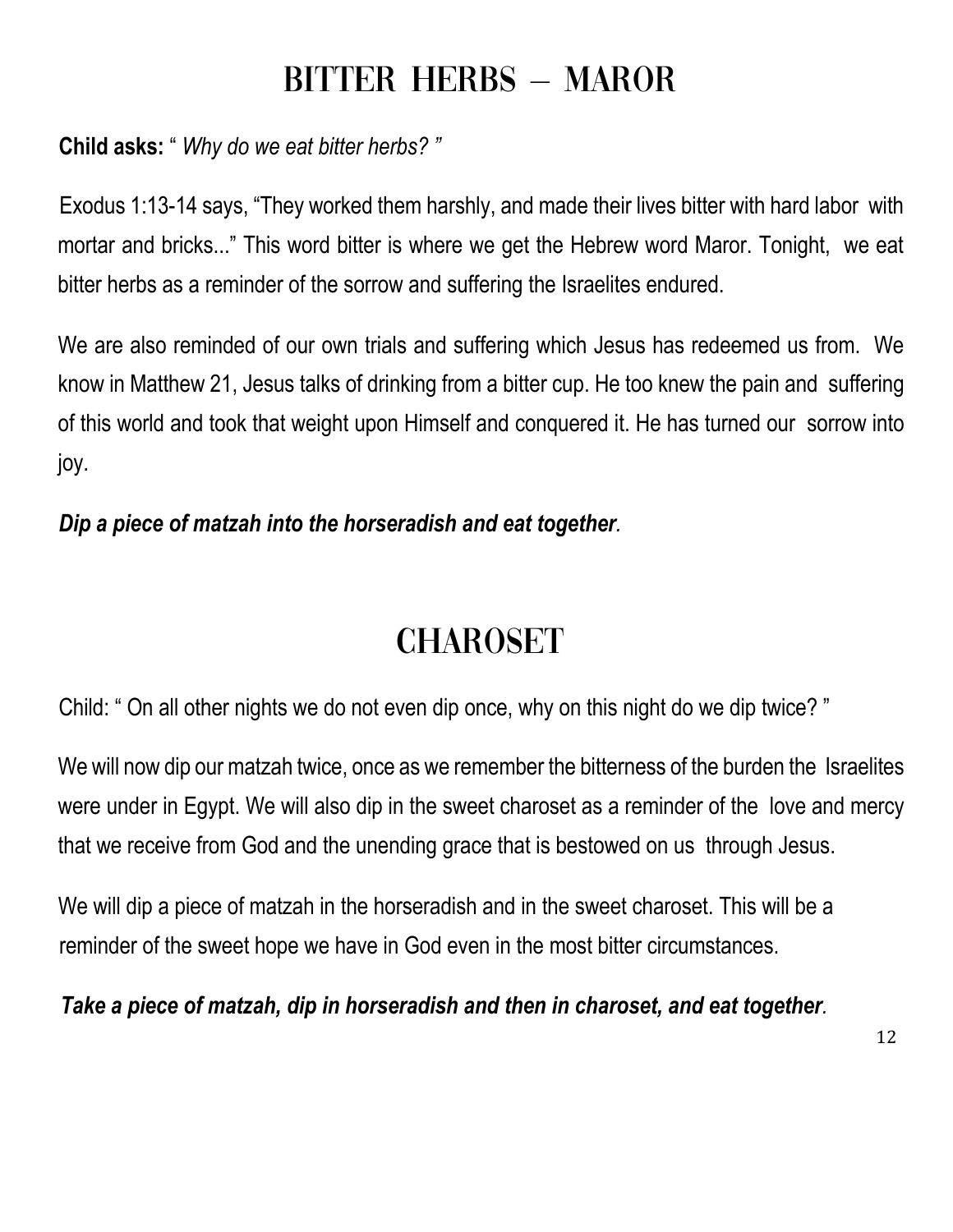### The Passover Lamb

Tonight we are reminded of the first Passover lamb that was killed. The lamb's blood marked the doorposts of the homes of the children of Israel, signifying their obedience to God's command.

Jewish people can no longer sacrifice a lamb on Passover because the Temple was destroyed. We also know there is no additional sacrifice needed because God did just as He promised Abraham in Genesis 22:8 and provided a lamb for Himself.

#### *Optional: Seder Leader show the group members the Lamb Shank*

Jesus died as our Passover Lamb, His blood marks a sign over the doorposts of our hearts. We, just like the Israelites, have been delivered from the yoke of sin and eternal death through the sacrifice of Jesus Our Messiah.

(Isaiah 52:12-53:12)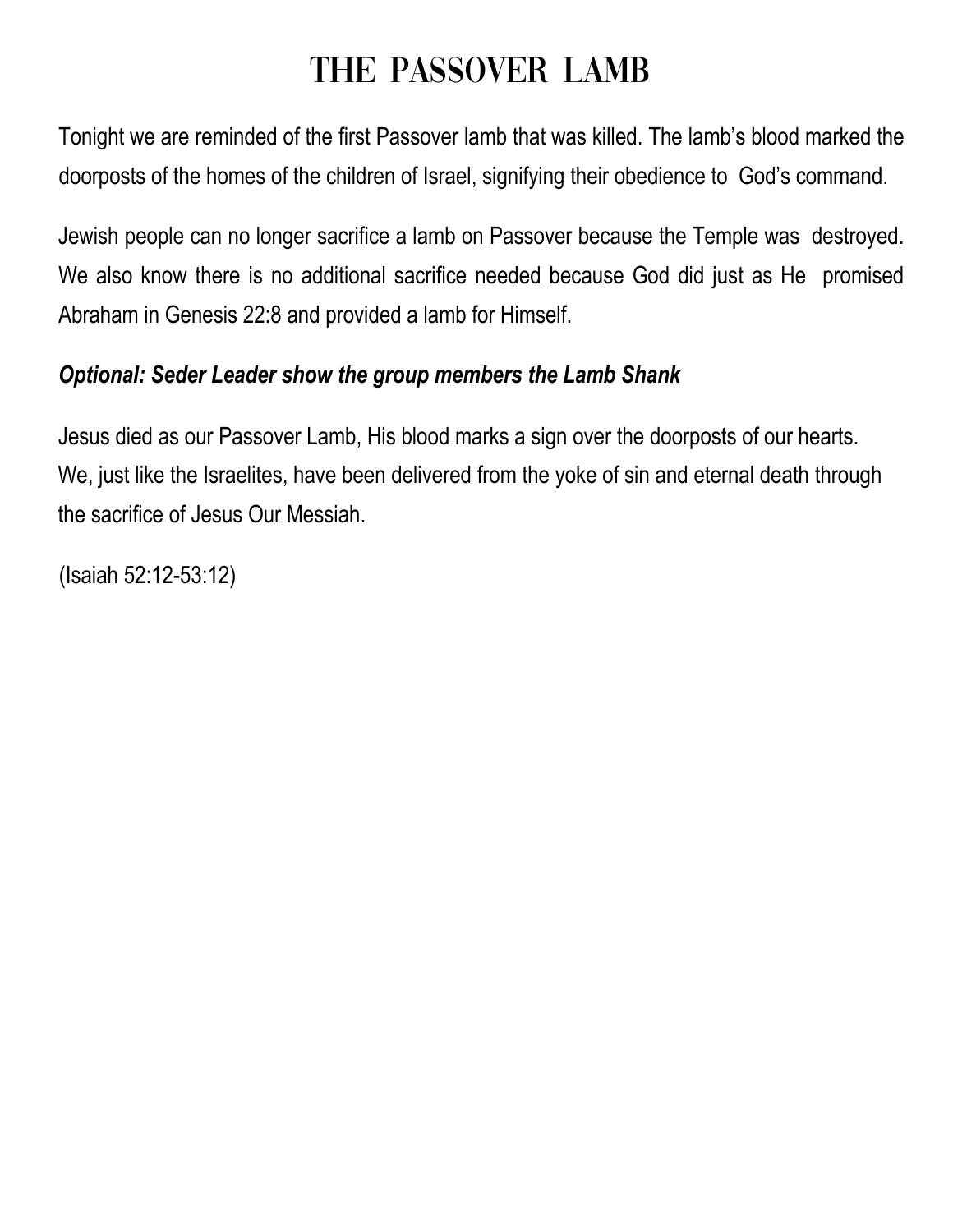Enjoy The Passover Meal

*(The Passover Host should hide the Afikomen at some point during the meal. The children in attendance will search for the Afikomen at the conclusion of the Seder Meal.)*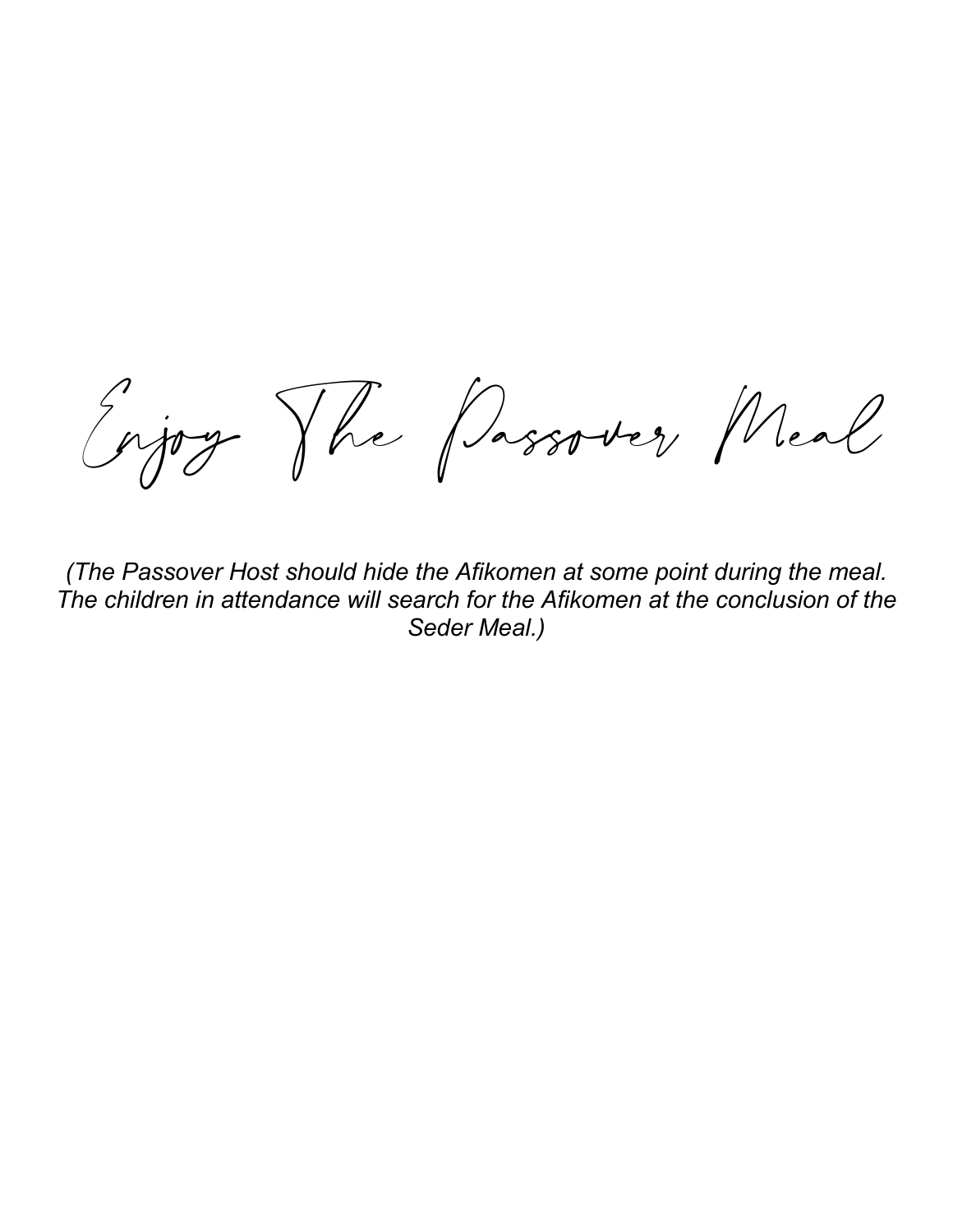### Afikomen

It is now time to find the afikomen that was set apart and hidden, but will reappear soon. Once the afikomen is found I will "redeem" it by giving the child a gift in exchange.

#### *Children: Search for the hidden afikomen. When found, return to the Host.*

This broken piece of matzah reminds us of the broken heart of Jesus as he suffered and died for us. It reminds us that all men are seeking for Jesus just as the children were seeking for the afikomen. The afikomen meaning "that which will come again" was hidden and then found, we were once lost then found, only through our Savior who was dead and buried but is now alive and coming again!

#### *Everyone take piece of broken matzah from the bowl on the table.*

We see Jesus in the way the matzah is baked. The matzah has stripes on it. This is a reminder of the stripes that Jesus endured while being whipped. Isaiah 53:5 states "But he was pierced for our transgressions, he was crushed for our iniquities; the punishment that brought us peace was on him, and by his wounds we are healed."

We also see how the matzah is pierced. Which is a reminder of his nail pierced hands. The prophet Zachariah says in 12:10 "Then I will pour out on the house of David and the inhabitants of Jerusalem a spirit of grace and supplication, when they will look toward Me whom they pierced."

Jesus, the Living Bread, who knew no sin took sin upon himself, gave up His body to be wounded and crushed. Jesus died, and rose again so that we might become the righteousness of God, so that we could have salvation and healing, and reign with God forevermore.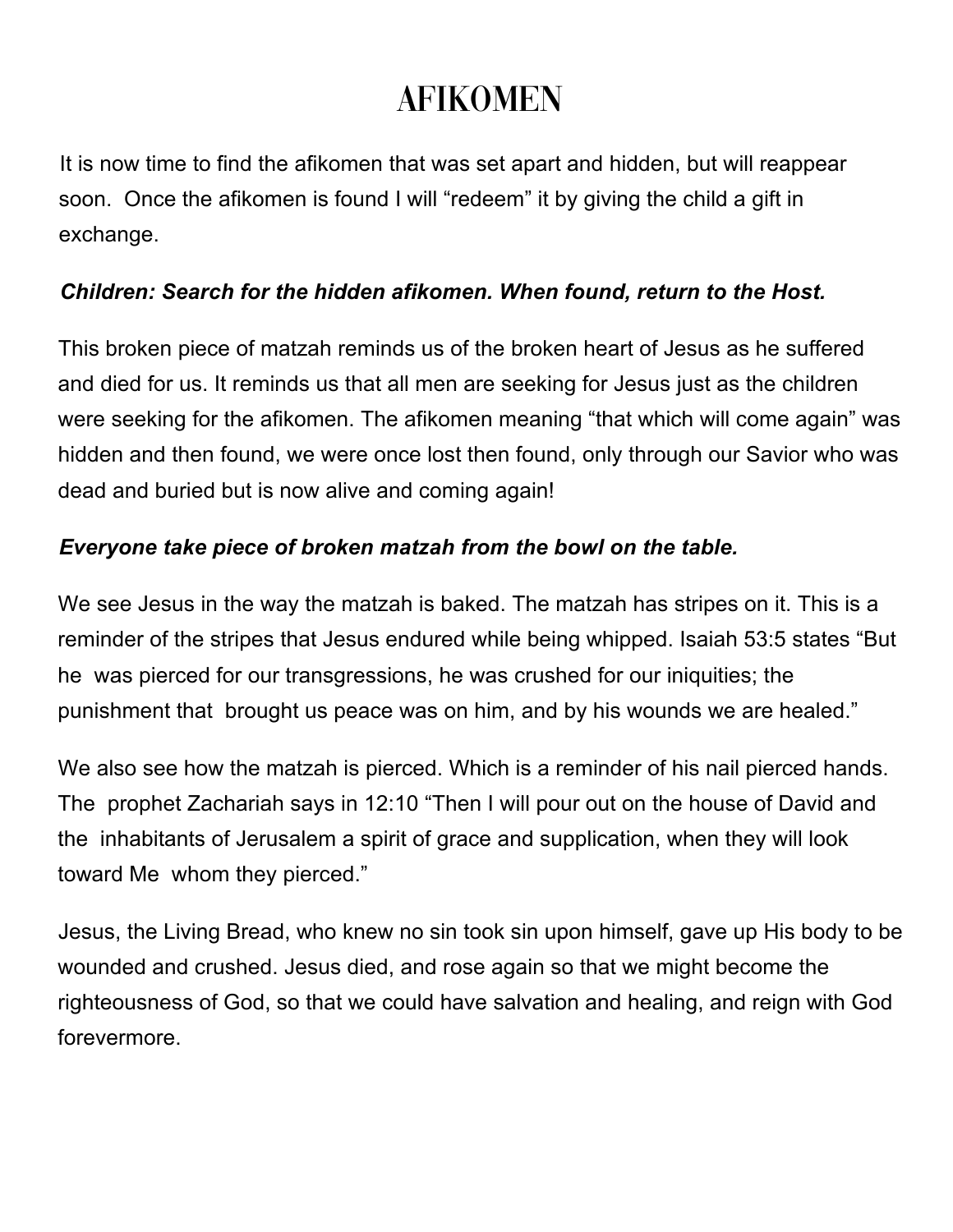As Jesus celebrated the last Supper with His disciples He took the bread, broke it, and gave it to them saying, "This is my body which is given for you. Do this in memory of Me." Luke 22: 19

#### *Let us examine our hearts before we partake in eating the afikomen.*

*Everyone eat the afikomen together.* 

### THE CUP OF REDEMPTION

"I will redeem you with an outstretched arm"

The third cup, the Cup of Redemption, recalls the promise from God, "I will redeem you with an outstretched arm." It was this cup that Jesus would use to symbolize His great sacrifice as the Lamb of God.

The Israelites used the blood of the lamb to cover their doorpost, bringing them salvation from their bondage in Egypt. Jesus's death brings redemption and salvation to those who believe, repent, and follow Him. Just as the blood the lamb caused God to cover the Hebrew households and allow the death angel to "pass over" them during the last plague, so does the blood that Jesus shed on the cross cause death to "pass over" those who believe.

This cup is the cup of the new covenant for those who trust in the death and resurrection of Jesus for their forgiveness of sins. Luke 22:20 says, "Likewise, He took the cup after supper, saying, 'This cup is the new covenant in my blood which is poured out for you.'"

Let us again take a moment and examine our hearts before we drink the cup of redemption.

#### *Take the third cup.*

**Everyone drink the cup of redemption together.**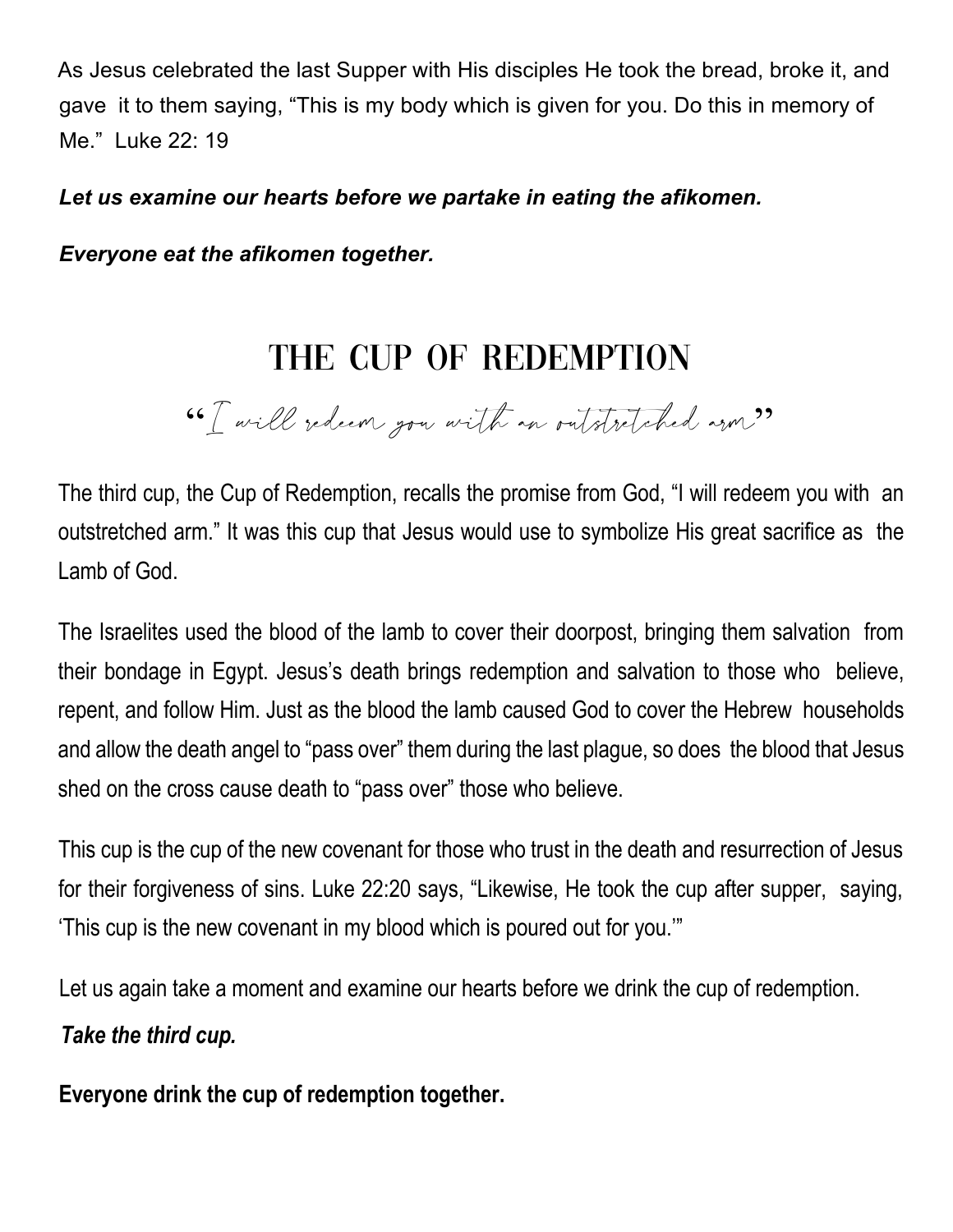### THE CUP OF RESTORATION

"I will take you as My people"

Before we drink this final cup, the cup of restoration, we remember that God kept His promise to restore Israel. God delivered His promise even when on earth it looked like there was no possible way. God took His people, the seed of Abraham, and restored them to their rightly state as kings and priests.

Through our Savior we have access to complete restoration in our own lives. There is no earthly circumstance that will keep God from delivering on His promise and restoring our lives to promised state as kings and priests.

This fourth cup, represents the fourth "I will" statement from God in Exodus 6, "I will take you as my people." Jesus told his disciples He would not drink from the fourth cup but promised to do so in the coming Kingdom. This cup may also be called the "cup of praise" since it will truly be savored only after "all of Israel shall be saved" (Romans 11:26). God is faithful to keep His promise to restore all of the Lost Sheep of the House of Israel. We are promised an extravagant exodus but as we keep our eyes on eternity and remember our salvation let us worship our savior because we are no longer slaves but redeemed and free.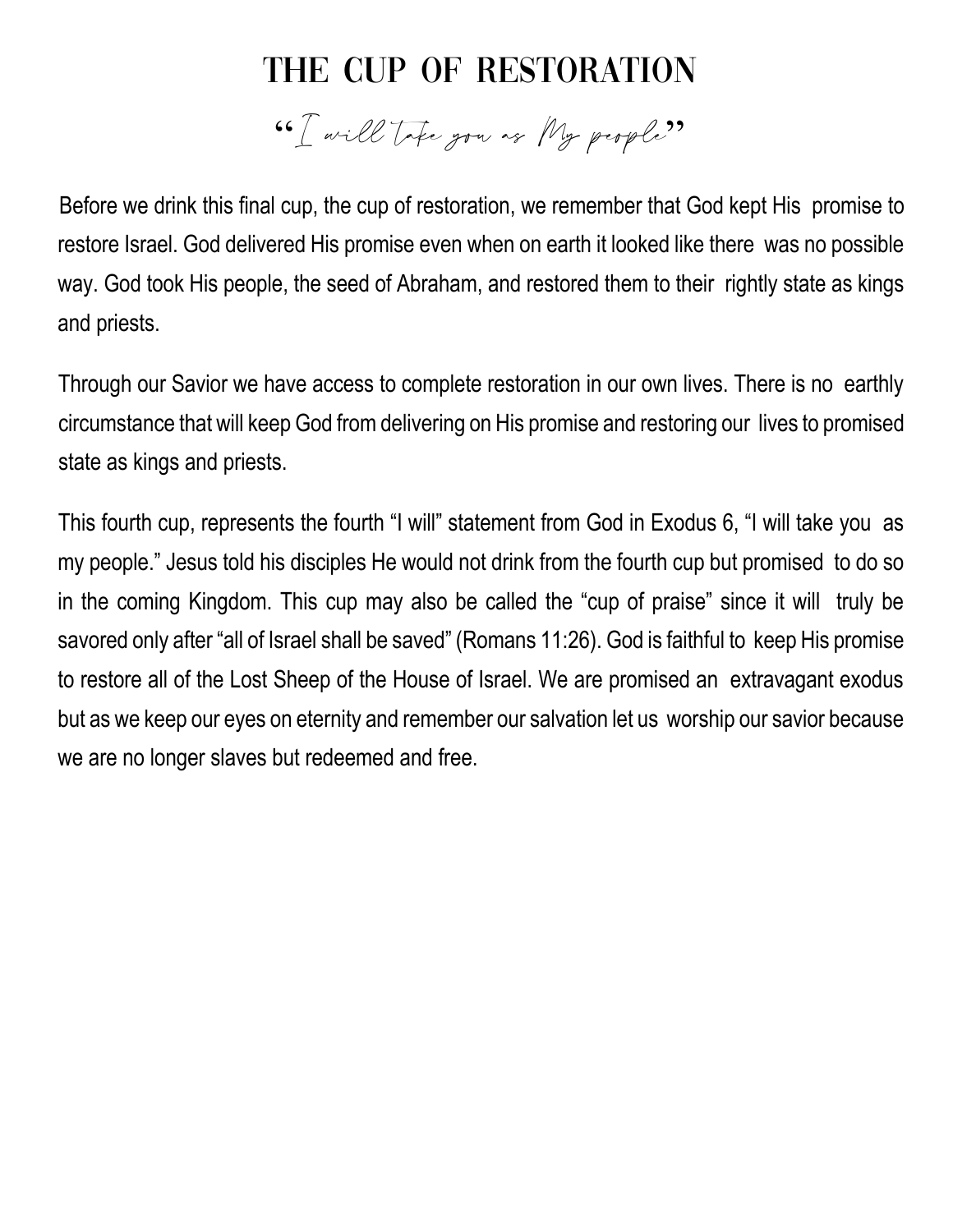## **HALLEL**

At this point in the Seder, we will recite part of the Hallel, which is Psalm 113-118. These Scriptures recount God's past acts of salvation and look forward to our final redemption. Let us all recite Psalm 118 together.

#### *Everyone recite together Psalm 118:*

1 Give thanks to the LORD, for he is good; his love endures forever.

2 Let Israel say: His love endures forever."

3 Let the house of Aaron say: His love endures forever."

4 Let those who fear the LORD say: "His love endures forever."

5 In my anguish I cried to the LORD, and he answered by setting me free.

6 The LORD is with me; I will not be afraid. What can man do to me?

7 The LORD is with me; he is my helper. I will look in triumph on my enemies.

8 It is better to take refuge in the LORD than to trust in man.

9 It is better to take refuge in the LORD than to trust in princes.

10 All the nations surrounded me, but in the name of the LORD I cut them off.

11 They surrounded me on every side, but in the name of the LORD I cut them off.

12 They swarmed around me like bees, but they died out as quickly as burning thorns; in the name of the LORD I cut them off.

13 I was pushed back and about to fall, but the LORD helped me.

14 The LORD is my strength and my song; he has become my salvation.

15 Shouts of joy and victory resound in the tents of the righteous: "The LORD's right hand has done mighty things!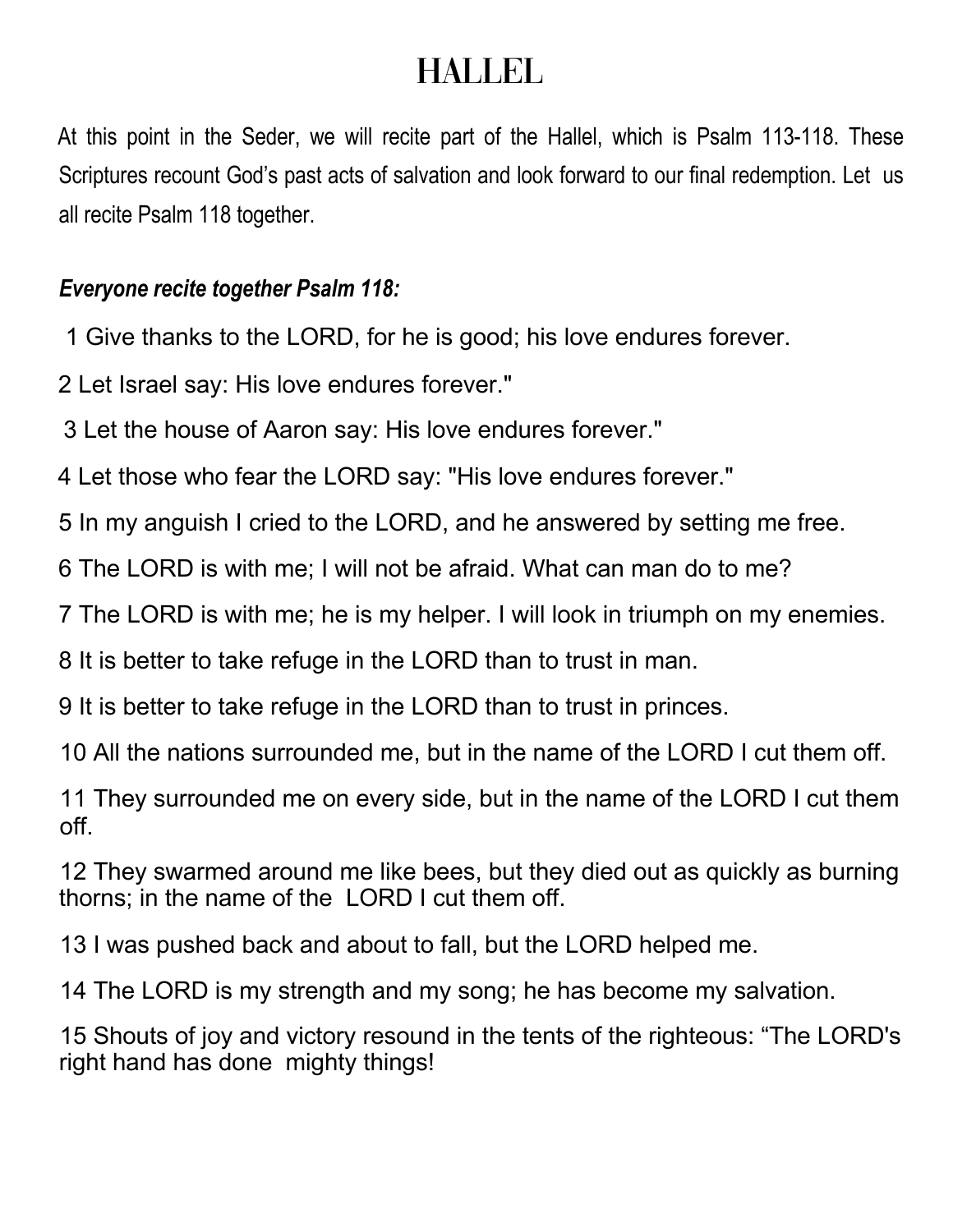16 The LORD's right hand is lifted high; the LORD's right hand has done mighty things!"

17 I will not die but live, and will proclaim what the LORD has done.

18 The LORD has chastened me severely, but he has not

given me over to death.

19 Open for me the gates of righteousness; I will enter and

give thanks to the LORD. 20 This is the gate of the LORD

through which the righteous may enter.

21 I will give you thanks, for you answered me; you have become my salvation.

22 The stone the builders rejected has become the capstone;

23 the LORD has done this, and it is marvelous in our eyes.

24 This is the day the LORD has made; let us rejoice and be glad in it.

25 O LORD, save us; O LORD, grant us success.

26 Blessed is he who comes in the name of the LORD. From the house of the LORD we bless you.

27 The LORD is God, and he has made his light shine upon us. With boughs in hand, join in the festal procession up to the horns of the altar.

28 You are my God, and I will give you thanks; you are my

God, and I will exalt you.

29 Give thanks to the LORD, for he is good; his love endures

forever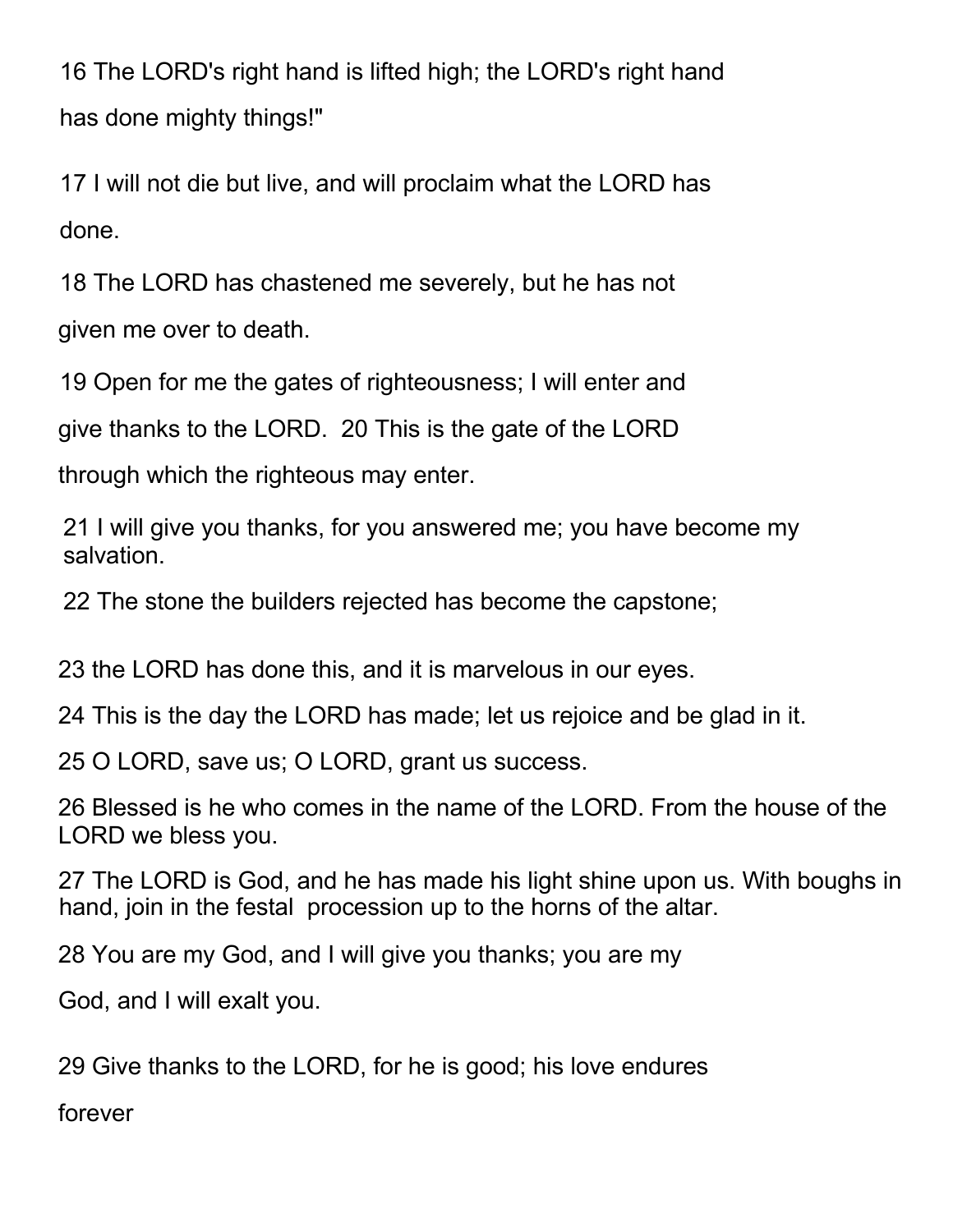Worship With Us

*(Host At Home: Take a moment to worship in your own way, or you may use one of the Worship Songs at www.ThePassoverProject.org lead by FC Worship)*

It is with thankful hearts we drink this last cup.

#### *Everyone drink the Cup of Restoration together.*

It is tradition to conclude the Seder with a joyous proclamation of hope and faith by saying together Maranatha or Next Year in New Jerusalem. This has great meaning because we expect and look for Jesus our Messiah to return. We wait in hope & say together:

#### *Everyone Say:*

Maranatha! Next Year

in the New Jerusalem!

19